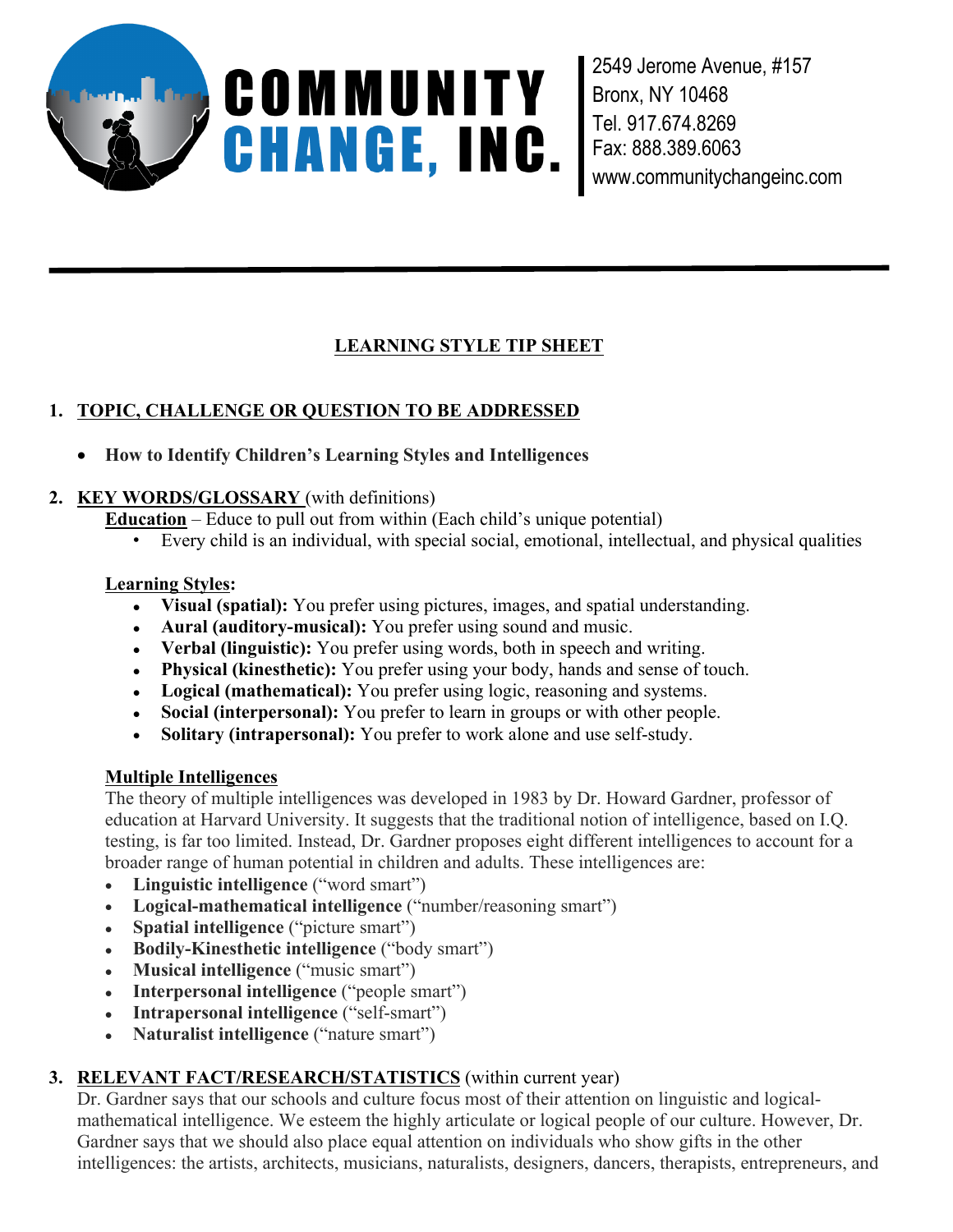others who enrich the world in which we live. Unfortunately, many children who have these gifts don't receive much reinforcement for them in school. Many of these kids, in fact, end up being labeled "learning disabled," "ADD (attention deficit disorder," or simply underachievers, when their unique ways of thinking and learning aren't addressed by a heavily linguistic or logical-mathematical classroom.

The theory of multiple intelligences proposes a major transformation in the way our schools are run. It suggests that teachers be trained to present their lessons in a wide variety of ways using music, cooperative learning, art activities, role play, multimedia, field trips, inner reflection, and much more (see Multiple Intelligences in the Classroom, 4th ed.). The good news is that the theory of multiple intelligences has grabbed the attention of many educators around the country, and hundreds of schools are currently using its philosophy to redesign the way it educates children. The bad news is that there are thousands of schools still out there that teach in the same old dull way, through dry lectures, and boring worksheets and textbooks. The challenge is to get this information out to many more teachers, school administrators, and others who work with children, so that each child has the opportunity to learn in ways harmonious with their unique minds (see In Their Own Way).

#### o *The Difference Between Multiple Intelligences and Learning Styles*

One common misconception about multiple intelligences is that it means the same thing as learning styles. Instead, multiple intelligences represent different intellectual abilities. Learning styles, according to Howard Gardner, are the ways in which an individual approaches a range of tasks. They have been categorized in a number of different ways -- visual, auditory, and kinesthetic, impulsive and reflective, right brain and left brain, etc. Gardner argues that the idea of learning styles does not contain clear criteria for how one would define a learning style, where the style comes, and how it can be recognized and assessed. He phrases the idea of learning styles as "a hypothesis of how an individual approaches a range of materials."

Everyone has all eight types of the intelligences listed above at varying levels of aptitude -- perhaps even more that are still undiscovered -- and all learning experiences do not have to relate to a person's strongest area of intelligence. For example, if someone is skilled at learning new languages, it doesn't necessarily mean that they prefer to learn through lectures. Someone with high visualspatial intelligence, such as a skilled painter, may still benefit from using rhymes to remember information. Learning is fluid and complex, and it's important to avoid labeling students as one type of learner. As Gardner states, "When one has a thorough understanding of a topic, one can typically think of it in several ways."

o *What Multiple Intelligences Theory Can Teach Us*

While additional research is still needed to determine the best measures for assessing and supporting a range of intelligences in schools, the theory has provided opportunities to broaden definitions of intelligence. As an educator, it is useful to think about the different ways that information can be presented. However, it is critical to not classify students as being specific types of learners nor as having an innate or fixed type of intelligence.

For example, Edutopia's **Multiple Intelligences Quiz** maps to Howard Gardner's multiple intelligences and is a fun way to learn about how some of our tastes and interests can influence how we take in information. However, its results are not intended as a way to label people as naturalistic learners, musical learners, etc. Labeling creates limits, and when it comes to learning, we want to avoid restricting how we define student potential. People have many different intelligences, and strength in one area does not predict weakness in another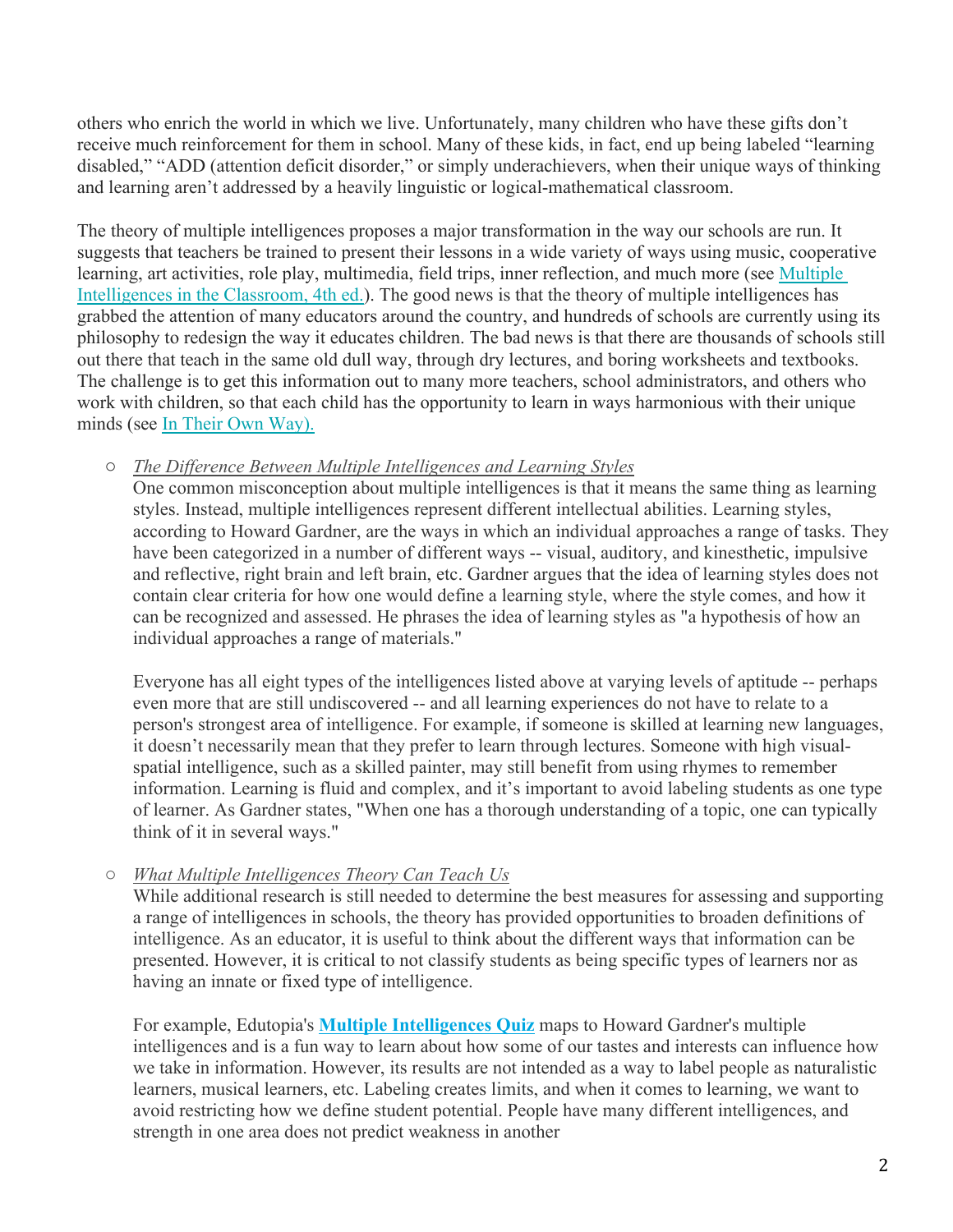## **4. REFERENCES**

- https://www.learning-styles-online.com/overview/
- https://www.skillsyouneed.com/rhubarb/fingerprints-learning-styles.html
- https://austinchildrensacademy.org/how-does-your-child-learn-best/
- **HTTP://VARK-LEARN.COM/INTRODUCTION-TO-VARK/RESEARCH-STATISTICS/**
- **HTTPS://CHILD1ST.COM/BLOGS/RESOURCES/THE-IMPORTANCE-OF-FINDING-YOUR-CHILDS-LEARNING-STYLE**
- **HTTPS://WWW.EDUTOPIA.ORG/MULTIPLE-INTELLIGENCES-RESEARCH**
- http://www.institute4learning.com/resources/articles/multiple-intelligences/
- https://www.tecweb.org/styles/gardner.html
- https://www.independenteducationconsultants.co.uk/how-to-identify-childrens-learning-styles/

### **5. TIPS/STRATEGIES/SUGGESTIONS/RECOMMENDATIONS**

**How to Identify Children's Learning Styles – The Independent Education Consultants - Tip Sheet**

#### **How to understand learning styles and give the right support to your child as a result**

An early appreciation of your child's preferential learning style can help you to encourage them to learn when you are working with them at home. It is also important to be aware of your own style since it might conflict with that of your child.

Have a look at the four learning styles below and first try to identify your own learning style. Remember it is possible to fit into a mixture of learning styles. Once you have done this, assess your child's style. You can then evaluate how your child varies from you and how you can then use your strengths, yours and theirs, in a complementary way to help them learn at home?

## **Learning styles**

Psychologists have categorized learning styles in a number of ways, but here are four as a start point.

#### **1. Visual learner**

- Needs and likes to visualize things, see them written down on paper
- Learns through seeing images can remember the pictures on a page
- Enjoys art and drawing
- Reads maps, charts and diagrams with competence
- Shows interest in machines and inventions and how things work
- Likes to play with Lego and other construction toys and likes to complete jigsaw puzzles.
- Can sometimes be a daydreamer in class.

#### **Ways to encourage this 'visual learner' type of thinking:**

- Use board games and memory games to create visual patterns
- Suggest visual clues when reading together let your child 'paint' their own mind pictures as they read the story
- Use picture books of all types for reading, even as they get older
- Encourage visualization of a story and reinforce this at intervals
- Encourage writing through using different colours of writing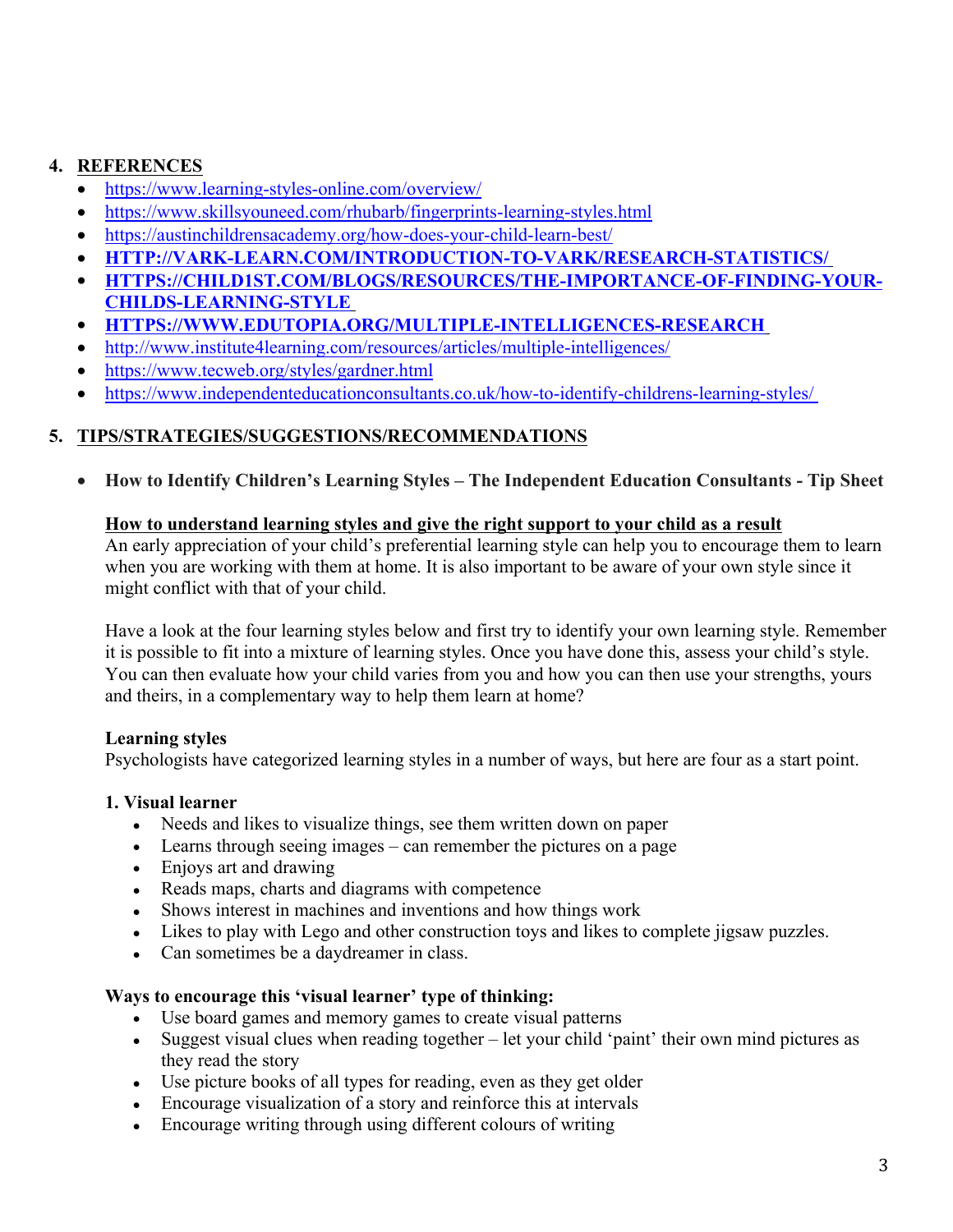- Teach 'mind mapping' techniques to older children, to help them learn and recall complex information
- Show videos of plays, films etc. to reinforce the stories they are studying.

#### **2. Kinesthetic learner**

- Processes knowledge through physical sensations
- Highly active, not able to sit in one place for long
- Communicates using body language and gestures
- Shows you rather than tells you
- Wants to touch and feel the world around them
- May be good at mimicking others
- Enjoys sports or other activities where they can keep moving.

### **To encourage this 'kinesthetic learner' type of thinking:**

- Movement helps these children to focus allow them to move around every so often while studying
- Chewing gum, being able to doodle or fiddle with something like beads can help them concentrate
- Use hands-on activities and experiments, art projects, nature walks or acting out stories, so they 'feel' the activities
- Avoid things they don't like long range planning, complicated projects, paper  $\&$  pencil tasks, workbooks.

### **3. Auditory learner**

- Thinks in words and verbalizes concepts
- Spells words accurately and easily, as they can hear the different sounds so tends to learn phonetically rather than through 'look and say' techniques.
- Can be a good reader, though some prefer the spoken word
- Has excellent memory for names, dates and trivia
- Likes word games
- Enjoys using tape recorders and often musically talented
- Usually able to learn their times tables with relative ease.

## **To encourage this 'auditory learner' type of thinking:**

- Encourage them to create their own word problems
- Get them to dictate a story to you and watch while you write or type it out
- Read aloud together and record the session for later playback
- Buy or borrow books that are on CD
- For older children, record information so they can listen to it back, perhaps on their iPod!

## **4. Logical learner**

- Thinks conceptually, likes to explore patterns and relationships
- Enjoys puzzles and seeing how things work
- Constantly questions and wonders
- Likes routine and consistency
- Capable of highly abstract forms of logical thinking at early age
- Does mental arithmetic easily
- Enjoys strategy games, computers and doing experiments. Likes an end goal to aim for